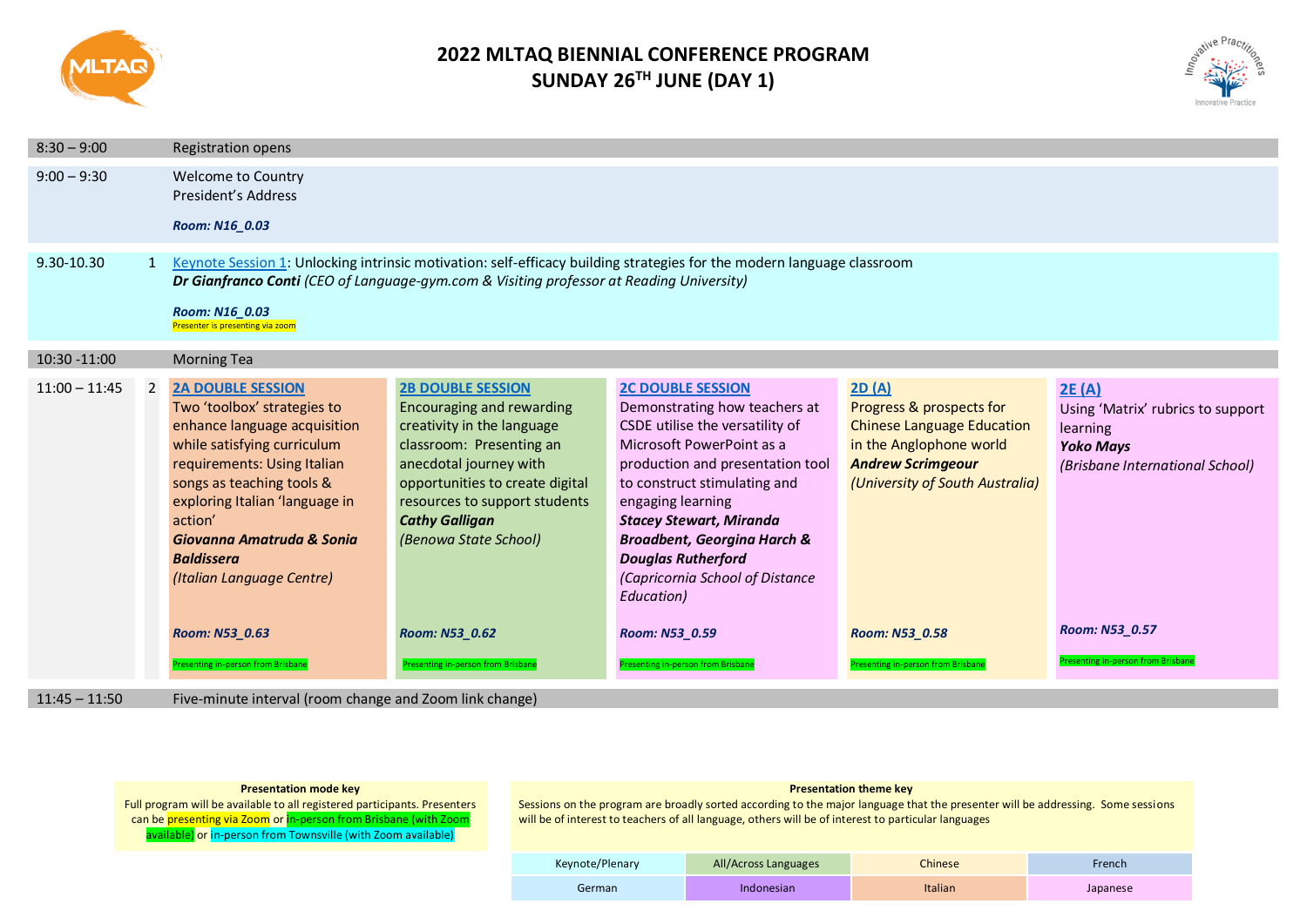

# **2022 MLTAQ BIENNIAL CONFERENCE PROGRAM SUNDAY 26TH JUNE (DAY 1)**



| $11:45 - 11:50$ |   | Five-minute interval (room change and Zoom link change)                                                                                                                                                                                                                                                                                                                       |                                                                                                                                                                                                                                                                                                                                      |                                                                                                                                                                                                                                                                                                                                                                                                                                             |                                                                                                                                                                               |                                                                                                                                                                                       |
|-----------------|---|-------------------------------------------------------------------------------------------------------------------------------------------------------------------------------------------------------------------------------------------------------------------------------------------------------------------------------------------------------------------------------|--------------------------------------------------------------------------------------------------------------------------------------------------------------------------------------------------------------------------------------------------------------------------------------------------------------------------------------|---------------------------------------------------------------------------------------------------------------------------------------------------------------------------------------------------------------------------------------------------------------------------------------------------------------------------------------------------------------------------------------------------------------------------------------------|-------------------------------------------------------------------------------------------------------------------------------------------------------------------------------|---------------------------------------------------------------------------------------------------------------------------------------------------------------------------------------|
| $11:50 - 12:35$ | 2 | <b>2A DOUBLE SESSION (CONT)</b><br>Two 'toolbox' strategies to<br>enhance language acquisition<br>while satisfying curriculum<br>requirements: Using Italian<br>songs as teaching tools &<br>exploring Italian 'language in<br>action'<br>Giovanna Amatruda & Sonia<br><b>Baldissera</b><br>(Italian Language Centre)<br>Room: N53 0.63<br>Presenting in-person from Brisbane | <b>2B DOUBLE SESSION (CONT)</b><br><b>Encouraging and rewarding</b><br>creativity in the language<br>classroom: Presenting an<br>anecdotal journey with<br>opportunities to create digital<br>resources to support students<br><b>Cathy Galligan</b><br>(Benowa State School)<br>Room: N53 0.62<br>resenting in-person from Brisbane | <b>2C DOUBLE SESSION (CONT)</b><br>Demonstrating how teachers at<br>CSDE utilise the versatility of<br>Microsoft PowerPoint as a<br>production and presentation tool<br>to construct stimulating and<br>engaging learning<br><b>Stacey Stewart, Miranda</b><br><b>Broadbent, Georgina Harch &amp;</b><br><b>Douglas Rutherford</b><br>(Capricornia School of Distance<br>Education)<br>Room: N53_0.59<br>Presenting in-person from Brisbane | 2D(B)<br>How to work smarter, not<br>harder, as a language teacher<br>(Chinese)<br><b>Clara Liu (Sheldon College)</b><br>Room: N53 0.58<br>Presenting in-person from Brisbane | 2E(B)<br>Tips and tricks for engaging your<br>students with Education Perfect<br><b>Maree Carr</b> (Education Perfect)<br>Room: N53_0.57<br><b>Presenting in-person from Brisbane</b> |
|                 |   |                                                                                                                                                                                                                                                                                                                                                                               |                                                                                                                                                                                                                                                                                                                                      |                                                                                                                                                                                                                                                                                                                                                                                                                                             |                                                                                                                                                                               |                                                                                                                                                                                       |
| $12:35 - 13:15$ |   | Lunch                                                                                                                                                                                                                                                                                                                                                                         |                                                                                                                                                                                                                                                                                                                                      |                                                                                                                                                                                                                                                                                                                                                                                                                                             |                                                                                                                                                                               |                                                                                                                                                                                       |
| $13:15 - 14:00$ | 3 | Plenary Session: Towards a National Plan for Languages Education: Outcomes of a profession-led collaboration<br><b>Prof Anne-Marie Morgan (AFMLTA)</b><br>Room: N16 0.03<br>Presenting in-person from Brisbane                                                                                                                                                                |                                                                                                                                                                                                                                                                                                                                      |                                                                                                                                                                                                                                                                                                                                                                                                                                             |                                                                                                                                                                               |                                                                                                                                                                                       |
| $14:00 - 14:05$ |   | Five-minute interval (room change and Zoom link change)                                                                                                                                                                                                                                                                                                                       |                                                                                                                                                                                                                                                                                                                                      |                                                                                                                                                                                                                                                                                                                                                                                                                                             |                                                                                                                                                                               |                                                                                                                                                                                       |

### **Presentation mode key**

Full program will be available to all registered participants. Presenters can be presenting via Zoom or in-person from Brisbane (with Zoom available) or in-person from Townsville (with Zoom available)

#### **Presentation theme key**

| Keynote/Plenary | All/Across Languages | Chinese | French   |
|-----------------|----------------------|---------|----------|
| German          | Indonesian           | Italian | Japanese |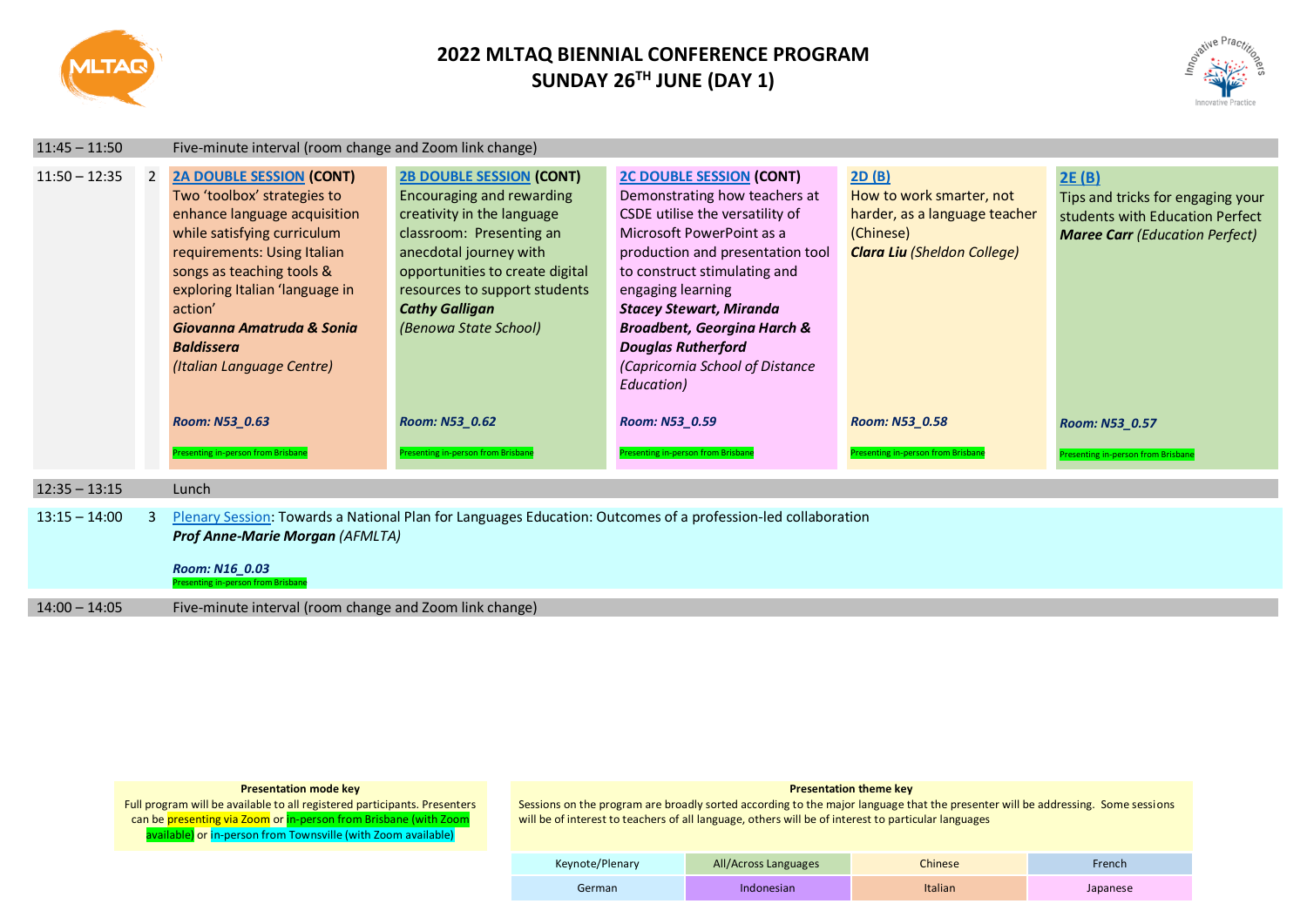

# **2022 MLTAQ BIENNIAL CONFERENCE PROGRAM SUNDAY 26TH JUNE (DAY 1)**



| $14:00 - 14:05$ |     | Five-minute interval (room change and Zoom link change)                                                                                                                       |                                                                                                                                                                                                                                                                                                               |                                                                                                                                                                                                                                                                                                 |                                                                                                                                                                                                                                                                                  |                                                                                                                                                              |
|-----------------|-----|-------------------------------------------------------------------------------------------------------------------------------------------------------------------------------|---------------------------------------------------------------------------------------------------------------------------------------------------------------------------------------------------------------------------------------------------------------------------------------------------------------|-------------------------------------------------------------------------------------------------------------------------------------------------------------------------------------------------------------------------------------------------------------------------------------------------|----------------------------------------------------------------------------------------------------------------------------------------------------------------------------------------------------------------------------------------------------------------------------------|--------------------------------------------------------------------------------------------------------------------------------------------------------------|
| $14:05 - 14:50$ | 4   | 4A<br>Assessment for teaching and<br>learning in language education:<br>A case study of French data<br><b>Fu Nojima, ACER</b><br>Room: N53_0.63<br><b>Presenting via Zoom</b> | $\underline{AB}$<br>The impact of CLIL on<br>secondary students in Far North<br>Queensland: A journey towards<br>creating engaged global citizens<br>(Italian)<br><b>Mara Ballarini &amp; Floriana</b><br><b>Torelli</b> (Cairns State High<br>School)<br>Room: N53_0.62<br>resenting in-person from Brisbane | 4C<br>Comprehensible Input (CI) and<br>the Early Years Classroom<br>(Japanese)<br>Anna Yamaura (Sacred Heart<br>Primary School Sandgate, St<br>Luke's Catholic Parish School<br>Capalaba, Our Lady Help of<br>Christians School Hendra)<br>Room: N53_0.59<br>Presenting in-person from Brisbane | 4D<br>The effectiveness of using the<br>TADOKU strategy to foster<br>better student engagement<br>with Japanese texts<br><b>Masumi Morimoto (QLD</b><br><b>Academy for Science</b><br><b>Mathematics and Technology)</b><br>Room: N53_0.58<br>Presenting in-person from Brisbane | <b>4E</b><br>Chinese & Japanese resources -<br>hands on experience<br><b>Jillian Symons (Intext)</b><br>Room: N53 0.57<br>Presenting in-person from Brisbane |
| $14:50 - 15:15$ |     | Afternoon Tea                                                                                                                                                                 |                                                                                                                                                                                                                                                                                                               |                                                                                                                                                                                                                                                                                                 |                                                                                                                                                                                                                                                                                  |                                                                                                                                                              |
| $15:15 - 16:00$ | .5. | Dr Angie Knaggs (UQ School of Languages & Cultures)<br>Room: N16_0.03<br>Presenting in-person from Brisban                                                                    |                                                                                                                                                                                                                                                                                                               | Plenary Session: Going borderless: framing language study as a game-changing career strategy for all students                                                                                                                                                                                   |                                                                                                                                                                                                                                                                                  |                                                                                                                                                              |
| $16:00 - 16:30$ |     | Day 1 Conference wrap up                                                                                                                                                      |                                                                                                                                                                                                                                                                                                               |                                                                                                                                                                                                                                                                                                 |                                                                                                                                                                                                                                                                                  |                                                                                                                                                              |
| $18:00 - 21:00$ |     |                                                                                                                                                                               |                                                                                                                                                                                                                                                                                                               | Cocktail Reception @ Cloudland (641 Ann St, Fortitude Valley Ph 07 3872 6600)<br>Cloudland Dress Code: Face, neck and hand tattoos are not permitted. Other tattoos are to be covered where possible and may be subject to the door host's discretion. Smart                                    |                                                                                                                                                                                                                                                                                  |                                                                                                                                                              |

*casual style applies at all times including enclosed dress shoes, collared/button up shirt, dress pants and jeans (acceptable provided there are no rips or tears).*

| <b>Presentation mode key</b> |  |
|------------------------------|--|
|------------------------------|--|

## Full program will be available to all registered participants. Presenters can be presenting via Zoom or in-person from Brisbane (with Zoom available) or in-person from Townsville (with Zoom available)

#### **Presentation theme key**

| Keynote/Plenary | All/Across Languages | Chinese | French   |
|-----------------|----------------------|---------|----------|
| German          | Indonesian           | Italian | Japanese |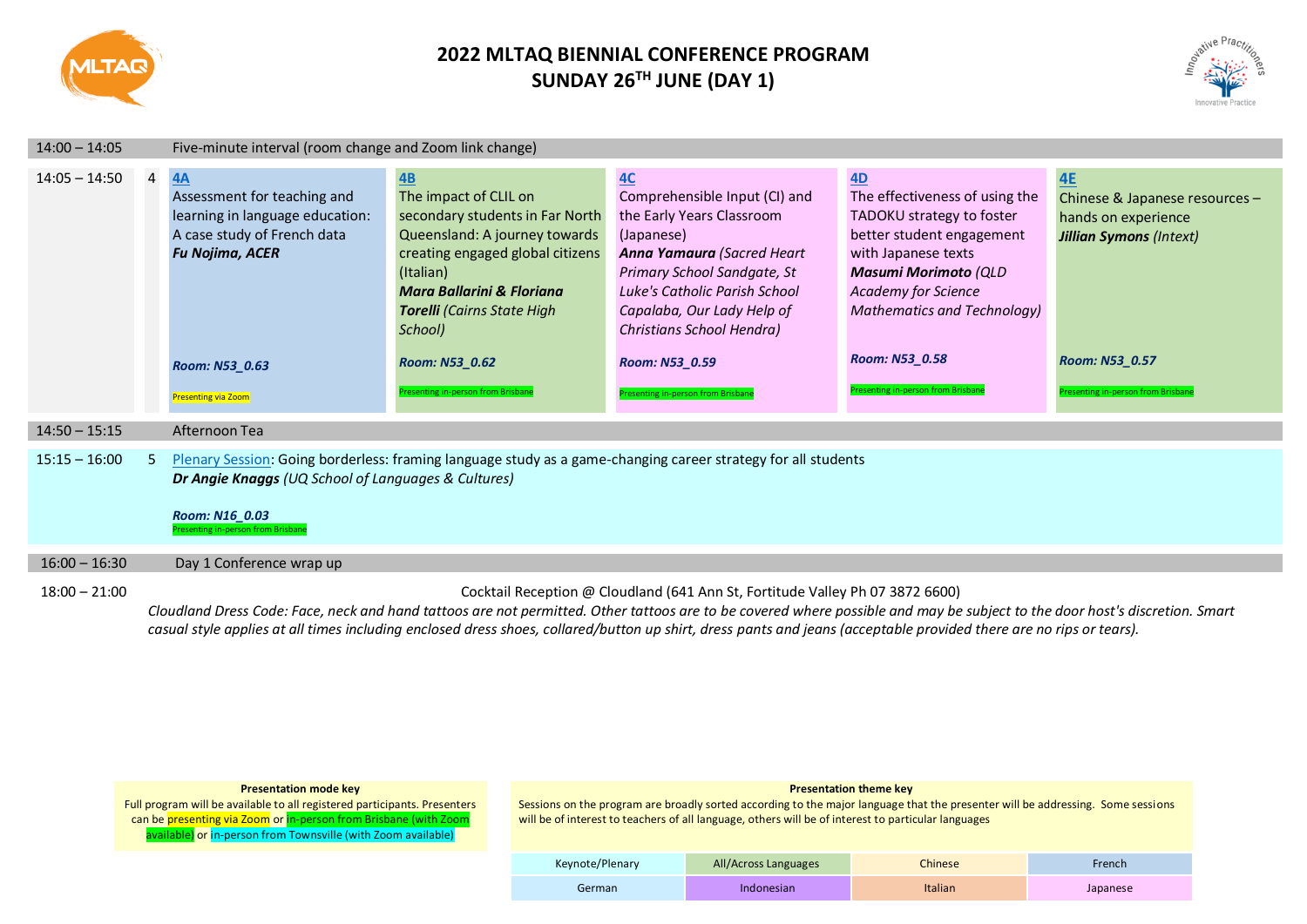

# **2022 MLTAQ BIENNIAL CONFERENCE PROGRAM MONDAY 27TH JUNE (DAY 2)**



| $8:30 - 8:45$   |   | Registration                                                                                                                                                                                                      |                                                                                                                                                                                                                                                                       |                                                                                                                                                                                                                           |                                                                                                                                                                   |  |
|-----------------|---|-------------------------------------------------------------------------------------------------------------------------------------------------------------------------------------------------------------------|-----------------------------------------------------------------------------------------------------------------------------------------------------------------------------------------------------------------------------------------------------------------------|---------------------------------------------------------------------------------------------------------------------------------------------------------------------------------------------------------------------------|-------------------------------------------------------------------------------------------------------------------------------------------------------------------|--|
| $8:45 - 9:00$   |   | Welcome to Day Two<br>Official Opening - Professor Michael Ondaatje, Head of School, Humanities, Languages and Social Science<br>Room: N16_0.03                                                                   |                                                                                                                                                                                                                                                                       |                                                                                                                                                                                                                           |                                                                                                                                                                   |  |
| $9:00 - 10:00$  | 6 | Keynote Session 2: How to design a brain-friendly language curriculum<br>Dr Gianfranco Conti (CEO of Language-gym.com & Visiting professor at Reading University)<br>Room: N16_0.03<br><b>Presenting via Zoom</b> |                                                                                                                                                                                                                                                                       |                                                                                                                                                                                                                           |                                                                                                                                                                   |  |
| $10:00 - 10:30$ |   | <b>Morning Tea</b>                                                                                                                                                                                                |                                                                                                                                                                                                                                                                       |                                                                                                                                                                                                                           |                                                                                                                                                                   |  |
| $10:30 - 11:15$ | 7 | <b>7A</b><br>Italian inductive text-centred approach to<br>L2 language learning theory put into<br>practice<br><b>Alessandro Digiacomo (Redlands NSW)</b><br>Room: N53_0.63<br><b>Presenting via Zoom</b>         | 7B<br>Intercultural teacher identities:<br>operationalising teacher skills and<br>dispositions for global competence and<br>language engagement for life<br><b>Suzanne Barry (University of New</b><br>England)<br>Room: N53_0.62<br>esenting in-person from Brisbane | 7C<br>Documenting the issues and challenges<br>facing teachers of Japanese in<br>Queensland schools<br>Peter McCosker (Griffith University, St<br>Hilda's School)<br>Room: N53_0.59<br>Presenting in-person from Brisbane | <b>7D</b><br>How to overcome listening exam<br>challenges<br><b>Maree Carr</b> (Education Perfect)<br>Room: N53_0.58<br><b>Presenting in-person from Brisbane</b> |  |

11:15 – 11:20 Five-minute interval (room change and Zoom link change)

#### **Presentation mode key**

Full program will be available to all registered participants. Presenters can be <mark>presenting via Zoom</mark> or <mark>in-person from Brisbane (with Zoom</mark> available) or in-person from Townsville (with Zoom available)

## **Presentation theme key**

| Keynote/Plenary | All/Across Languages | <b>Chinese</b> | French   |
|-----------------|----------------------|----------------|----------|
| German          | Indonesian           | <b>Italian</b> | Japanese |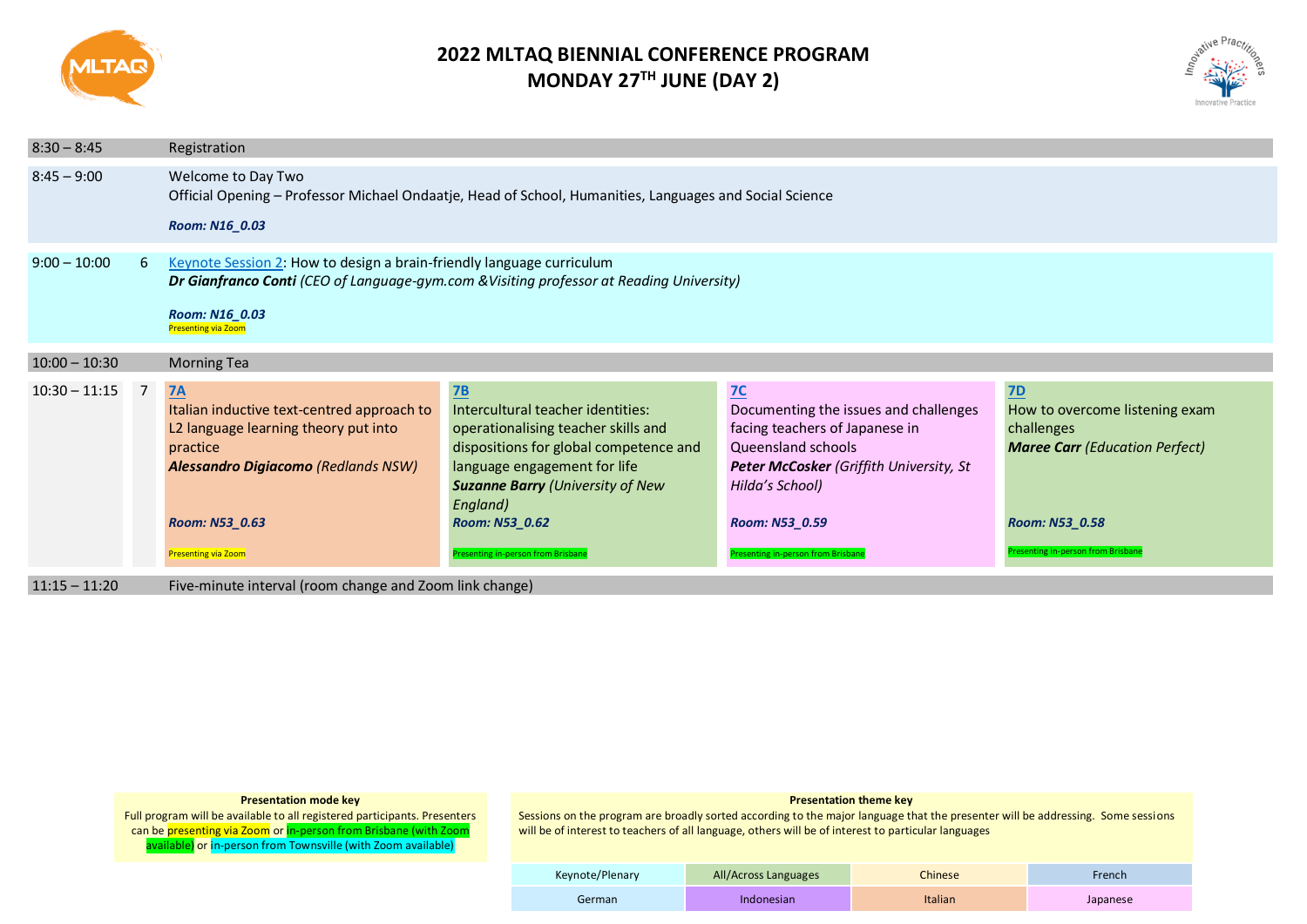

# **2022 MLTAQ BIENNIAL CONFERENCE PROGRAM MONDAY 27TH JUNE (DAY 2)**



| $11:20 - 12:05$ | 8  | <b>8A</b><br>An Australian Curriculum aligned<br>Indonesian language learning website: A<br>project by BBBIQ & UQ<br>Halim Nataprawira & Egia Varhana<br>(BBBIQ Indonesian language & culture institute of<br>$Q$ $\vert d$<br>Room: N53_0.63<br>Presenting via Zoom | <b>8B</b><br>Content and Language Integrated<br>Learning (CLIL) logistics<br><b>Kelly Harrison</b> (The Languages<br>Roadshow)<br>Room: N53_0.62<br>Presenting in-person from Brisbane | <b>8C</b><br>A profile of Japanese Language<br><b>Education in Australian schools</b><br>Andrew Scrimgeour (University of South<br>Australia)<br>Room: N53_0.59<br>Presenting in-person from Brisban                                                                   | <b>8D</b><br>Assessment for teaching and learning in<br>language education: A case study of<br>Japanese data<br><b>Fu Nojima (ACER)</b><br>Room: N53_0.58<br><b>Presenting via Zoom</b> |
|-----------------|----|----------------------------------------------------------------------------------------------------------------------------------------------------------------------------------------------------------------------------------------------------------------------|----------------------------------------------------------------------------------------------------------------------------------------------------------------------------------------|------------------------------------------------------------------------------------------------------------------------------------------------------------------------------------------------------------------------------------------------------------------------|-----------------------------------------------------------------------------------------------------------------------------------------------------------------------------------------|
| $12:05 - 13:00$ |    | Lunch                                                                                                                                                                                                                                                                |                                                                                                                                                                                        |                                                                                                                                                                                                                                                                        |                                                                                                                                                                                         |
| $13:00 - 13:45$ | 9  | <b>9A</b><br>Latest updates from the Goethe Institut,<br>including teaching tips for the very popular<br>How  is German poster series<br><b>Paula Hay</b> (Regents Park State School)<br>Room: N53_0.63                                                              | 9B<br>Exploring the many ways in which<br>animated gifs can be used to bring<br>language learning to life<br><b>Joe Dale</b><br>Room: N53_0.62                                         | 9C<br>'Jango' - an introduction to the<br>wonderfully addictive, Wordle-inspired<br>game and other vocab games & activities<br>available in Murasaki Sensei's Classroom<br><b>Susie Fenton &amp; Corey Davidson</b><br>(Murasaki Sensei's Classroom)<br>Room: N53_0.59 | <b>9D</b><br>European language resources - hands on<br>experience<br><b>Jillian Symons (Intext)</b><br>Room: N53_0.58                                                                   |
|                 |    | resenting in-person from Brisbane                                                                                                                                                                                                                                    | <b>Presenting via Zoom</b>                                                                                                                                                             | resenting in-person from Brisbane                                                                                                                                                                                                                                      | Presenting in-person from Brisbane                                                                                                                                                      |
| $13:45 - 14:15$ |    | Afternoon Tea                                                                                                                                                                                                                                                        |                                                                                                                                                                                        |                                                                                                                                                                                                                                                                        |                                                                                                                                                                                         |
| $14:15 - 15:00$ | 10 | Plenary Session: What is new in the Australian Curriculum: Languages?<br><b>Alison Von Dietze (ACARA)</b><br>Room: N16_0.03 (Brisbane attendees)<br>Presenting in-person from Townsville                                                                             |                                                                                                                                                                                        |                                                                                                                                                                                                                                                                        |                                                                                                                                                                                         |
| $15:00 - 15:30$ |    | Conference Wrap-up & Close                                                                                                                                                                                                                                           |                                                                                                                                                                                        |                                                                                                                                                                                                                                                                        |                                                                                                                                                                                         |

#### **Presentation mode key**

Full program will be available to all registered participants. Presenters can be <mark>presenting via Zoom</mark> or <mark>in-person from Brisbane (with Zoom</mark> available) or in-person from Townsville (with Zoom available)

#### **Presentation theme key**

| Keynote/Plenary | All/Across Languages | Chinese        | French   |
|-----------------|----------------------|----------------|----------|
| German          | Indonesian           | <b>Italian</b> | Japanese |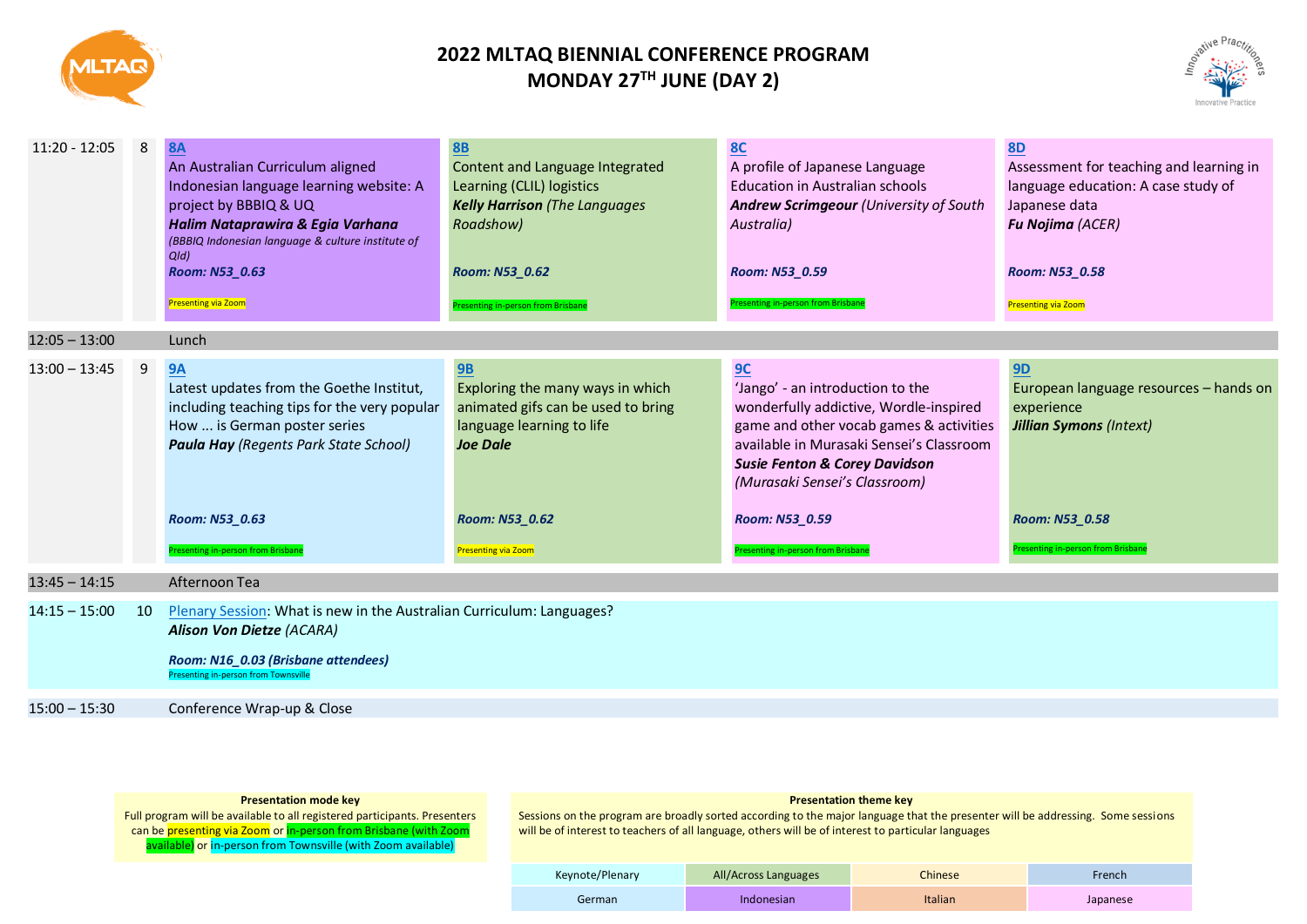

# <span id="page-5-0"></span>**2022 MLTAQ Biennial Conference Abstracts**



<span id="page-5-2"></span><span id="page-5-1"></span>

|                 | Day 1                                                                                                                                                                                                                                                                                                                                                                                                                                                                                                                                                                                                                                                                                                                                                                                                                                                                                                                                                                                                                                                                                                                                                                                                                                                                                                                                                                                                                                                                     |
|-----------------|---------------------------------------------------------------------------------------------------------------------------------------------------------------------------------------------------------------------------------------------------------------------------------------------------------------------------------------------------------------------------------------------------------------------------------------------------------------------------------------------------------------------------------------------------------------------------------------------------------------------------------------------------------------------------------------------------------------------------------------------------------------------------------------------------------------------------------------------------------------------------------------------------------------------------------------------------------------------------------------------------------------------------------------------------------------------------------------------------------------------------------------------------------------------------------------------------------------------------------------------------------------------------------------------------------------------------------------------------------------------------------------------------------------------------------------------------------------------------|
| <b>Sessions</b> | Abstracts (Outlined in the order on the program)                                                                                                                                                                                                                                                                                                                                                                                                                                                                                                                                                                                                                                                                                                                                                                                                                                                                                                                                                                                                                                                                                                                                                                                                                                                                                                                                                                                                                          |
| $\mathbf{1}$    | Dr Gianfranco Conti (CEO of Language-gym.com & Visiting professor at Reading University)<br>Self-efficacy (SE) is a construct originating with the Canadian psychologist, Albert Bandura and is deemed<br>to be one of the strongest - if not the strongest - predictor of language learning success. SE refers to a<br>learner confidence in themselves as successful at a task or, more generally, at language learning and it is<br>built through achievement experiences, social modelling, imaginal experiences, verbal persuasion and<br>through fostering a growth mindset. In this workshop, Dr Conti will show how many common<br>instructional practices undermine SE and propose alternatives to those practices which, based on<br>research and common sense, are more likely to enhance learner can-do attitude.                                                                                                                                                                                                                                                                                                                                                                                                                                                                                                                                                                                                                                             |
| 2A              | Giovanna Amatruda and Sonia Baldissera (Italian Language Centre)<br>Language teachers are adept at always carrying with them a 'toolbox' (real or virtual) of trusted, tried<br>and tested language teaching strategies. In line with the Conference theme: "Innovative Practitioners,<br>Innovative Practice", the facilitators propose a new take on two 'toolbox' strategies to enhance language<br>acquisition while satisfying curriculum requirements:<br>• Using Italian songs as teaching tools in innovative ways<br>. Exploring Italian 'language in action' through an innovative school penpal project.                                                                                                                                                                                                                                                                                                                                                                                                                                                                                                                                                                                                                                                                                                                                                                                                                                                       |
| 2B              | <b>Cathy Galligan</b> (Benowa State School)<br>Encouraging and rewarding creativity in the MFL classroom.<br>An anecdotal journey presentation with opportunity to create digital support resources.                                                                                                                                                                                                                                                                                                                                                                                                                                                                                                                                                                                                                                                                                                                                                                                                                                                                                                                                                                                                                                                                                                                                                                                                                                                                      |
| 2C              | Stacey Stewart, Miranda Broadbent, Georgina Harch & Douglas Rutherford (Capricornia School of<br>Distance Education)<br>Capricornia School of Distance Education Languages is passionate about delivering quality educational<br>services to regional, rural and remote students. Our priority is to ensure that all students in Queensland<br>have equitable access to the language curriculum. It's vital for our staff to keep up to date with using<br>technology as a vehicle to teach and be flexible and creative in lesson development. The success of<br>integrating digital capabilities into our everyday pedagogical practice does not necessarily require<br>teachers to source and train in speciality products and programs. Teachers can drive technology<br>integration and innovation by instead maximising capabilities and potential of familiar or already<br>provided resources. This session seeks to demonstrate how teachers at CSDE utilise the versatility of<br>Microsoft PowerPoint as a production and presentation tool to construct stimulating and engaging<br>learning opportunities and activities through contrast, static and dynamic elements, and formatting<br>choices. Please bring your laptop to this session and you too will have the opportunity to see and do, so<br>you can take away a new skill. This is important because we know it's essential for all of us to keep<br>growing and adapting to our learners' needs. |
| 2D(A)           | <b>Andrew Scrimgeour (University of South Australia)</b><br>The rise of China, and the related opportunities and challenges have reinforced the need for improved<br>knowledge and understanding of contemporary Chinese societies and their world views in countries<br>which wish to build relationships with China. There has been much discussion over the value of Chinese<br>language study, at all levels of schooling, to enhanced 'China literacy' in western societies. However, the<br>study of Chinese language and culture brings with it significant challenges that are not easily overcome,<br>especially on low time-on-task contexts. This presentation reflects on some of the challenges and<br>directions in teaching Chinese in the anglophone world. Using data from the UK, and the Australian<br>school context, it explores issues in Chinese language program provision and student participation and<br>puts forward ideas for future innovation and collaboration in teaching Chinese as an international<br>language in English speaking contexts.                                                                                                                                                                                                                                                                                                                                                                                          |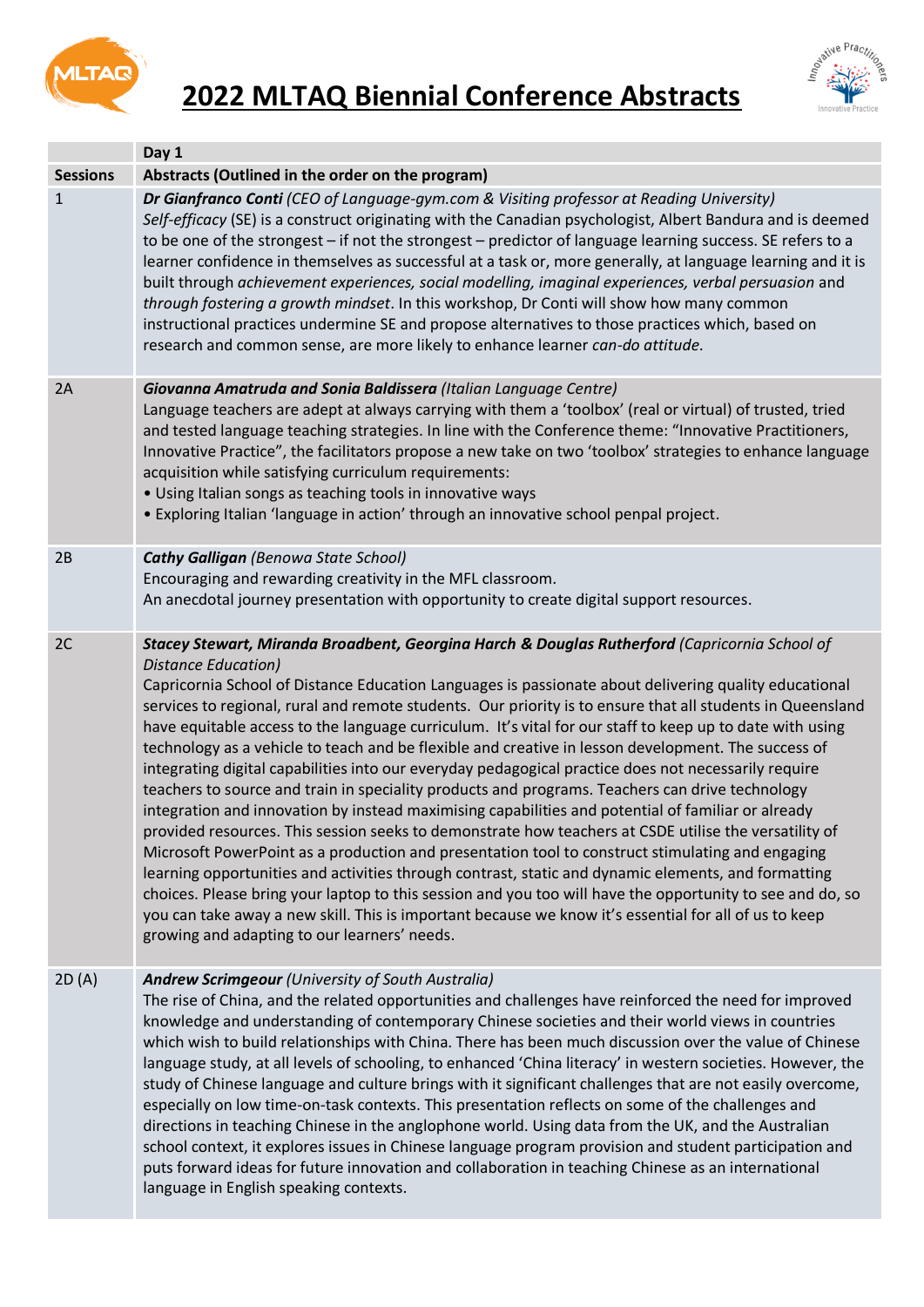<span id="page-6-2"></span><span id="page-6-1"></span><span id="page-6-0"></span>



<span id="page-6-4"></span><span id="page-6-3"></span>

|                 | Day 1                                                                                                                                                                                                                                                                                                                                                                                                                                                                                                                                                                                                                                                                                                                                                                                                                                                                                                                                                                                                                                                                                                                                                                                                                                                                                                                                                                                                                                                                                                                                                                                                                         |
|-----------------|-------------------------------------------------------------------------------------------------------------------------------------------------------------------------------------------------------------------------------------------------------------------------------------------------------------------------------------------------------------------------------------------------------------------------------------------------------------------------------------------------------------------------------------------------------------------------------------------------------------------------------------------------------------------------------------------------------------------------------------------------------------------------------------------------------------------------------------------------------------------------------------------------------------------------------------------------------------------------------------------------------------------------------------------------------------------------------------------------------------------------------------------------------------------------------------------------------------------------------------------------------------------------------------------------------------------------------------------------------------------------------------------------------------------------------------------------------------------------------------------------------------------------------------------------------------------------------------------------------------------------------|
| <b>Sessions</b> | Abstracts (Outlined in the order on the program)                                                                                                                                                                                                                                                                                                                                                                                                                                                                                                                                                                                                                                                                                                                                                                                                                                                                                                                                                                                                                                                                                                                                                                                                                                                                                                                                                                                                                                                                                                                                                                              |
| 2D(B)           | <b>Clara Liu</b> (Sheldon College)<br>How to work smarter, not harder as a language teacher. I am going to share my experience of managing a<br>Years 5-12 program and teaching 450+ students annually at a P-12 independent private school. I have<br>strategies to share my successful teaching practice to maximise work efficiency and achieve best possible<br>outcomes in language learning.                                                                                                                                                                                                                                                                                                                                                                                                                                                                                                                                                                                                                                                                                                                                                                                                                                                                                                                                                                                                                                                                                                                                                                                                                            |
| 2E(A)           | <b>Yoko Mays</b> (Brisbane International School)<br>In this workshop, you will learn how to create and implement an engaging unit of work for your teaching<br>practice. Yoko will introduce the 'Matrix' rubrics as a powerful tool for your students' language learning<br>as well as some innovative ways of integrating the learning contents with other KLAa through hands-on<br>activities. You can use these techniques and methods for any year levels (P-12).                                                                                                                                                                                                                                                                                                                                                                                                                                                                                                                                                                                                                                                                                                                                                                                                                                                                                                                                                                                                                                                                                                                                                        |
| 2E(B)           | <b>Maree Carr</b><br>In this session, we will cover many tips and tricks for engaging your students through the Education<br>Perfect platform. This will include creating your own competitions and embedding interactive elements<br>into a lesson, such as Kahoot!, Blooket and Google maps. We'll also show you how to make vocabulary<br>learning fun and easy to manage through EP.                                                                                                                                                                                                                                                                                                                                                                                                                                                                                                                                                                                                                                                                                                                                                                                                                                                                                                                                                                                                                                                                                                                                                                                                                                      |
| 3               | Prof Anne-Marie Morgan (AFMLTA)<br>This paper will present findings from the research undertaken as part of the National Languages Plan and<br>Strategy project and will link the findings to suggested outcomes for Languages Education policy planning<br>at a national level. Project Leaders will connect the outcomes of significant data collection, stakeholder<br>engagement and deep analysis to suggested goals and actions. They will present possibilities for policy<br>and practice, including a model for languages education; for provision of high-quality programs and for<br>initial teacher education.                                                                                                                                                                                                                                                                                                                                                                                                                                                                                                                                                                                                                                                                                                                                                                                                                                                                                                                                                                                                    |
| 4A              | <b>Fu Nojima (ACER)</b><br>Quality online language assessments can be used to take a snapshot of your students' learning, as well as<br>to give encouragement and build confidence. After a period of disruptions caused by the global<br>pandemic, having a suite of effective assessment tools is more critical than ever for everyday language<br>teaching and learning.<br>The current presentation demonstrates a case study using French data from the Assessment of<br>Languages Competence (ALC), seeking effective ways to utilise online assessments for teaching in a<br>classroom context.<br>Online language assessments, such as ALC, can be added to an educator's assessment suite, to provide<br>useful information about students' receptive skills. In order to use the online assessment for this<br>purpose, one needs to understand what is being measured in the assessment. The aim of this<br>presentation is to:<br>demonstrate how you can gain a snapshot of your students, using online Japanese/French<br>language assessments.<br>explore the benefits of using online assessments in classroom.<br>The ALC is a suite of language assessments designed to assess language competence in learners of<br>additional languages, developed by the Australian Council for Educational Research (ACER). This 30-year-<br>old program offers listening and reading comprehension tasks in a multiple-choice format, with a mission<br>to celebrate and enhance the learning of languages in the Asia-Pacific region. The ALC has now evolved<br>to an online assessment that is available on-demand. |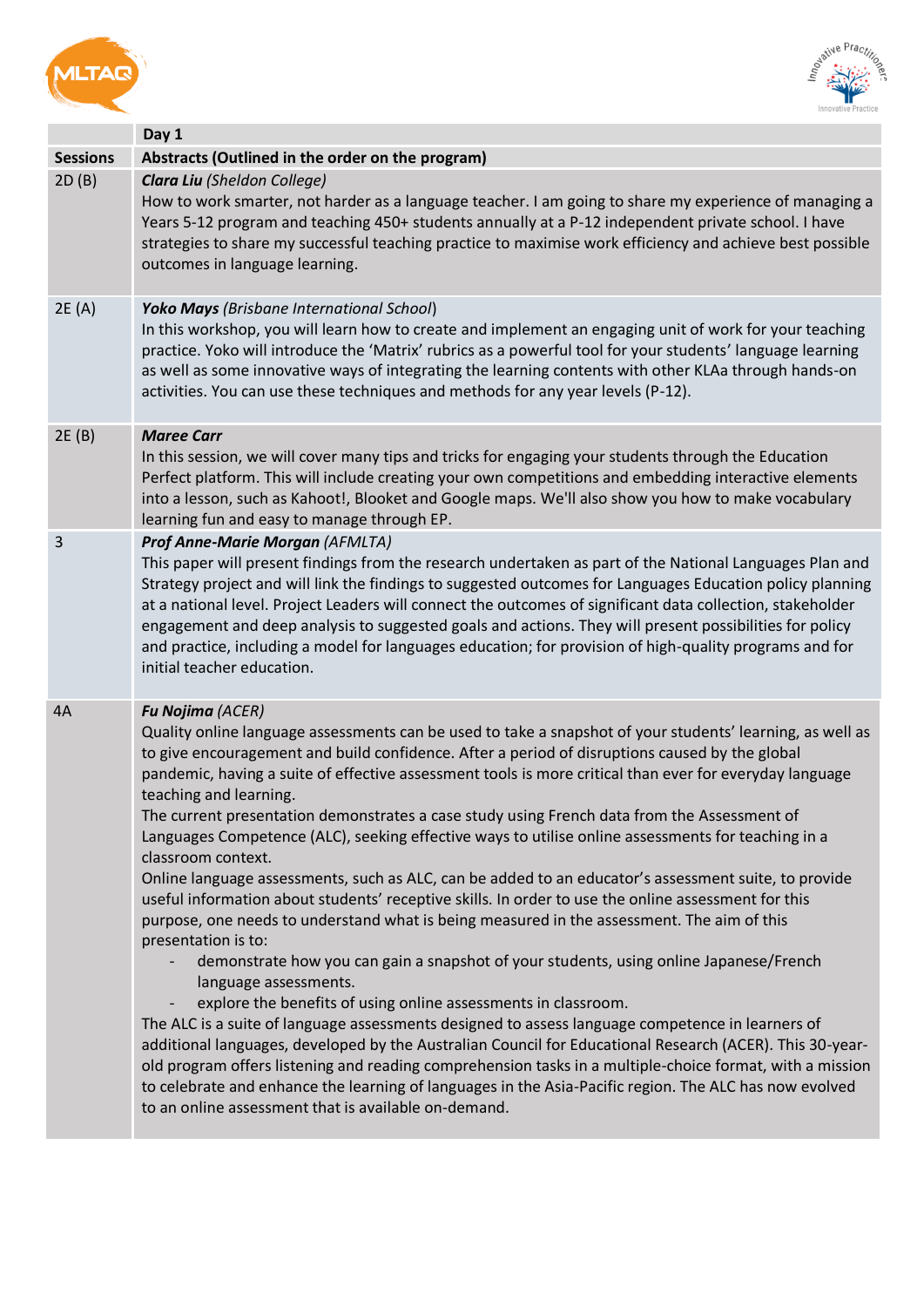<span id="page-7-0"></span>



<span id="page-7-3"></span><span id="page-7-2"></span><span id="page-7-1"></span>

|                 | Day 1                                                                                                                                                                                                                                                                                                                                                                                                                                                                                                                                                                                                                                                                                                                                                                                                                                                                                                                                                                                                                                                                                                                                                                                                                                                                                                                                                                                                                                                                                                                                                                                                                                                                                                                                                                                                                                                                                                                                                                                                                                                                                                                           |
|-----------------|---------------------------------------------------------------------------------------------------------------------------------------------------------------------------------------------------------------------------------------------------------------------------------------------------------------------------------------------------------------------------------------------------------------------------------------------------------------------------------------------------------------------------------------------------------------------------------------------------------------------------------------------------------------------------------------------------------------------------------------------------------------------------------------------------------------------------------------------------------------------------------------------------------------------------------------------------------------------------------------------------------------------------------------------------------------------------------------------------------------------------------------------------------------------------------------------------------------------------------------------------------------------------------------------------------------------------------------------------------------------------------------------------------------------------------------------------------------------------------------------------------------------------------------------------------------------------------------------------------------------------------------------------------------------------------------------------------------------------------------------------------------------------------------------------------------------------------------------------------------------------------------------------------------------------------------------------------------------------------------------------------------------------------------------------------------------------------------------------------------------------------|
| <b>Sessions</b> | Abstracts (Outlined in the order on the program)                                                                                                                                                                                                                                                                                                                                                                                                                                                                                                                                                                                                                                                                                                                                                                                                                                                                                                                                                                                                                                                                                                                                                                                                                                                                                                                                                                                                                                                                                                                                                                                                                                                                                                                                                                                                                                                                                                                                                                                                                                                                                |
| 4B              | Mara Ballarini & Floriana Torelli (Cairns State High School)<br>Educating for global competence is critical for young people to be the creators and custodians of our<br>future. Content and Language Integrated Learning (CLIL) is a major trend in second language (L2)<br>education in Europe and other locations, and is emerging in Australia, as a method to foster intercultural<br>capabilities and global mindedness. There is a gap in research on the effectiveness of CLIL in Australian<br>secondary schools, and in Far North Queensland (FNQ) in particular, and this paper aims to provide field<br>data. It is important to determine whether CLIL is a feasible approach to overcome some of the<br>challenges of L2 teaching and learning in FNQ. Using a CLIL approach, an Italian Immersion Programme<br>was implemented at Cairns State High School and data were collected over a three-year period through<br>student and parent surveys, semi-structured interviews, analysis of samples of work and enrolment<br>numbers. Researchers found that the Italian Immersion Programme significantly improved engagement,<br>enjoyment, self-efficacy perception, higher-order thinking skills, global mindedness, and student<br>retention. These findings imply the need to implement changes to L2 teaching<br>and learning to ensure FNQ effectively responds to the demands of a rapidly changing world.                                                                                                                                                                                                                                                                                                                                                                                                                                                                                                                                                                                                                                                                                               |
| 4C              | Anna Yamaura (Sacred Heart Primary School Sandgate, St Luke's Catholic Parish School Capalaba, Our<br>Lady Help of Christians School Hendra)<br>This presentation will outline the CI techniques I currently use in my P-2 classes such as TPR, Story<br>Listening, Picture Talk, visual clues and incidental language used in brain breaks. In 2020, I found myself<br>teaching P-2 for the first time. While I had observed P-2 classes in the late 1990s and early 2000s as a<br>teacher and experienced the Early Years as a parent, I had NEVER worked with the age group until<br>January 2020. With 30 minute lessons, how was I going to encourage a<br>love of learning a language, while maximising language acquisition in a language which used a different<br>writing system? I had dabbled in CI techniques for years, but began a concerted effort to find and<br>effectively use techniques that worked for students and me. I am still on this journey.                                                                                                                                                                                                                                                                                                                                                                                                                                                                                                                                                                                                                                                                                                                                                                                                                                                                                                                                                                                                                                                                                                                                                        |
| 4D              | Masumi Morimoto (QLD Academy for Science Mathematics and Technology<br>This presentation is for Japanese teachers seeking to improve the script immersion learning of their<br>students. Focusing on a case study of a High School in North Queensland, the presentation discusses the<br>effectiveness of using the TADOKU strategy to foster better student engagement with Japanese text.<br>It will provide attendees with new strategies to help foster engagement in Japanese written material<br>helping students to excel in an area in which they often struggle.<br>The perceived difficulty in learning Japanese script often pushes students away from studying it. This<br>presentation explores the current limitations of Japanese teaching methodology in Australia and<br>proposes a new model to increase script exposure to students. Using both qualitative and quantitative<br>data from the cases study this presentation proposes the TADOKU extensive reading strategy as a<br>possible tool to help break down the perceived barriers to learning Japanese among high school<br>students. If implemented properly TADOKU will provide students with exposure to real-world Japanese<br>texts building their confidence and language ability.<br>The presentation will not only discuss theoretical reasoning behind the implementation of the TADOKU<br>strategy but also provide practical insight and resources on how to successfully implement the program<br>in schools. Over utilization of artificial Japanese texts limits students' immersion in written language. This<br>causes feelings of stress when exposed to new material in exams and 'real life'. TADOKU gives students<br>the opportunity to learn Japanese naturally, fostering confidence in the student to read texts beyond<br>those found in the sterile environment of a classroom. Combing this implicit learning experience with<br>current explicit classrooms strategies will provide students with a broader immersion in the Japanese<br>language thus facilitating language acquisition within the school curriculum. |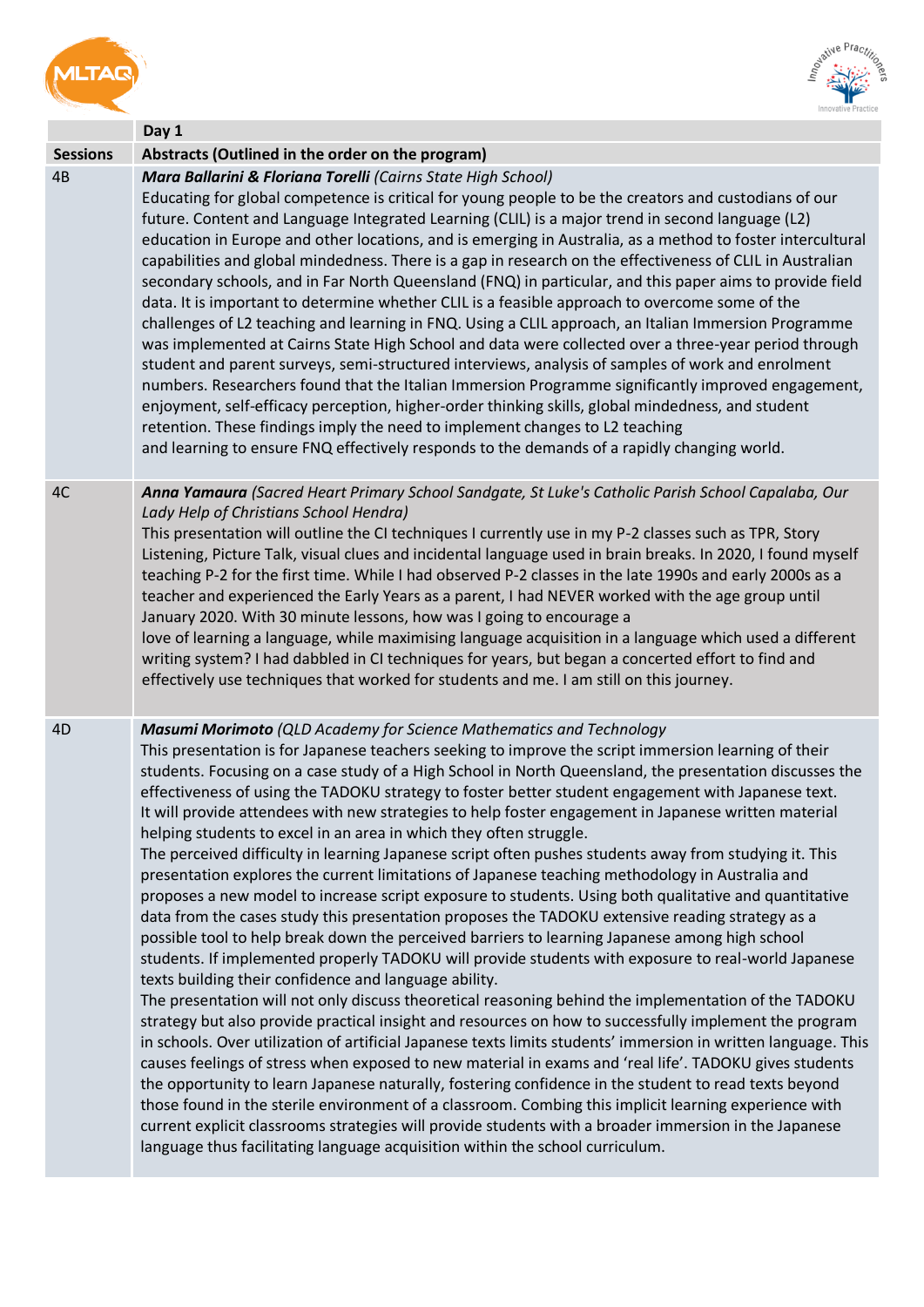<span id="page-8-1"></span><span id="page-8-0"></span>



|                 | Day 1                                                                                                                                                                                                                                                                                                                                                                                                                                                                                                                                                                                                                                                                                                                                                                                                                                                                                                                                                                                                                                                                                                                                                                                                                                                                                                                                                                                                                      |
|-----------------|----------------------------------------------------------------------------------------------------------------------------------------------------------------------------------------------------------------------------------------------------------------------------------------------------------------------------------------------------------------------------------------------------------------------------------------------------------------------------------------------------------------------------------------------------------------------------------------------------------------------------------------------------------------------------------------------------------------------------------------------------------------------------------------------------------------------------------------------------------------------------------------------------------------------------------------------------------------------------------------------------------------------------------------------------------------------------------------------------------------------------------------------------------------------------------------------------------------------------------------------------------------------------------------------------------------------------------------------------------------------------------------------------------------------------|
| <b>Sessions</b> | Abstracts (Outlined in the order on the program)                                                                                                                                                                                                                                                                                                                                                                                                                                                                                                                                                                                                                                                                                                                                                                                                                                                                                                                                                                                                                                                                                                                                                                                                                                                                                                                                                                           |
| 4E              | <b>Jillian Symons (Intext)</b><br>In this session, Jillian will introduce new resources for teaching Chinese and Japanese and offer<br>participants the chance to open and explore the materials.                                                                                                                                                                                                                                                                                                                                                                                                                                                                                                                                                                                                                                                                                                                                                                                                                                                                                                                                                                                                                                                                                                                                                                                                                          |
| 5               | Dr Angie Knaggs (UQ School of Languages & Cultures)<br>Language electives continue to have the lowest enrolments compared to other subjects. In 2020, only<br>9.5% of Year 12 students were studying languages. This is the lowest figure in the last decade.<br>In April of this year, Stephanie Clayton from University of Tasmania published a thought piece in the<br>Conversation titled "3 barriers that stop students choosing to learn a language in high school". Her piece<br>summarises her recent study that found that students want to study a language but can't. She found that<br>there are three main barriers to language study: 1. A lack of options; 2. Timetabling clashes; 3. Other<br>more pressing pre-requisites for further study. Furthermore, according to her study, the most popular<br>reasons for students doing a language are:<br>speaking the language when travelling<br>enjoying the challenge<br>$\bullet$<br>liking the language and culture.<br>Obviously, there is mismatch between the reasons student's take languages (for personal reasons) and<br>the reasons they do not (perceived future value in their study and career pathways). I will unpack how<br>we, as the wider language teaching community can reset the value proposition of studying a language in<br>a way that will tilt the scales back towards language studies in school as a crucial career decision. |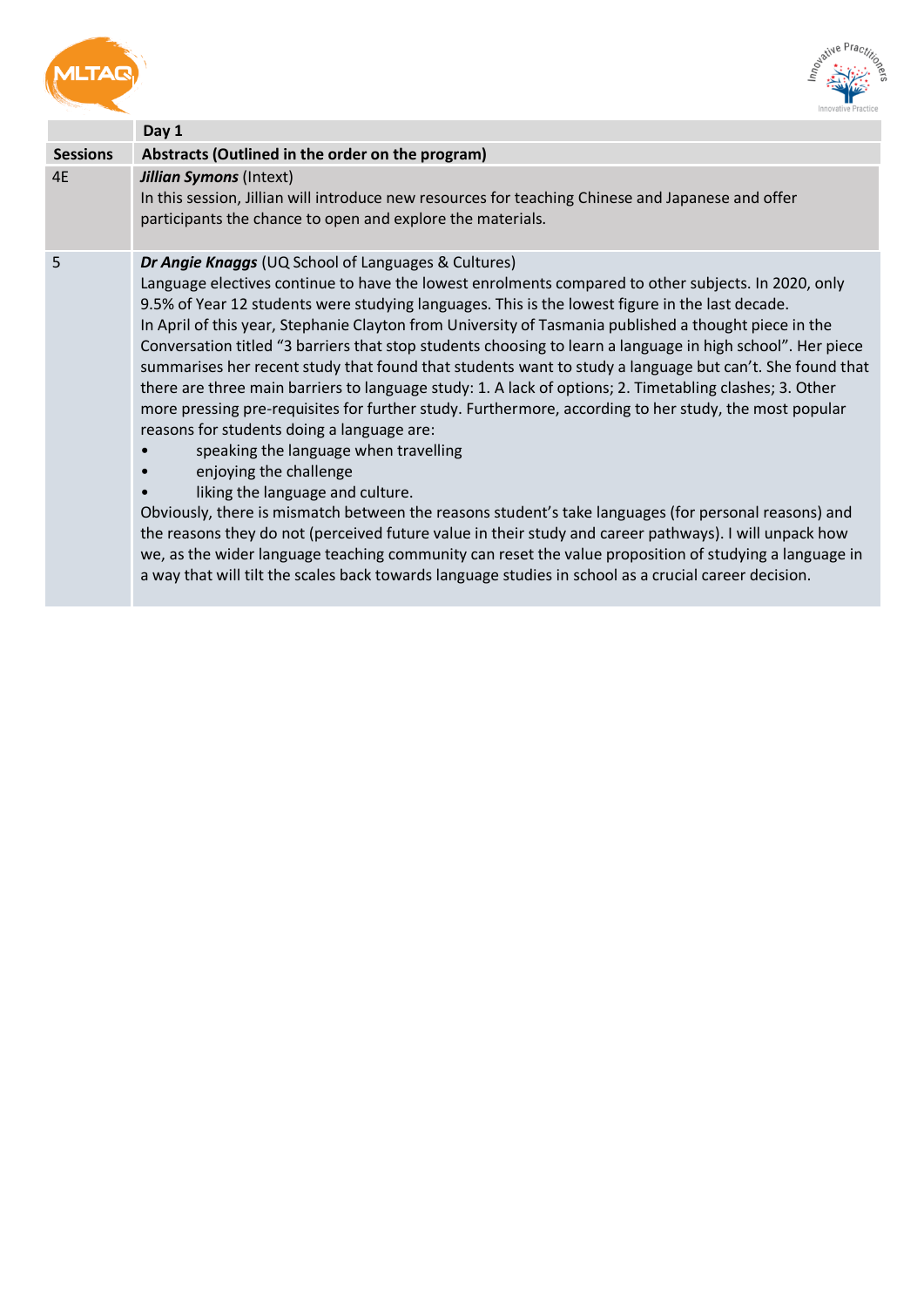<span id="page-9-1"></span><span id="page-9-0"></span>



<span id="page-9-2"></span>

|                 | Day 2                                                                                                                                                                                                                                                                                                                                                                                                                                                                                                                                                                                                                                                                                                                                                                                                                                                                                                                                                                                                                                                                                                                                                                                                                                                                                                                                                                                                                                                                                                                                                                                                                                                                                                                                                                                                                                                                                                                                                                                                                                                                                                                                                                                                                                                                                                                                                                                                                                                                                  |
|-----------------|----------------------------------------------------------------------------------------------------------------------------------------------------------------------------------------------------------------------------------------------------------------------------------------------------------------------------------------------------------------------------------------------------------------------------------------------------------------------------------------------------------------------------------------------------------------------------------------------------------------------------------------------------------------------------------------------------------------------------------------------------------------------------------------------------------------------------------------------------------------------------------------------------------------------------------------------------------------------------------------------------------------------------------------------------------------------------------------------------------------------------------------------------------------------------------------------------------------------------------------------------------------------------------------------------------------------------------------------------------------------------------------------------------------------------------------------------------------------------------------------------------------------------------------------------------------------------------------------------------------------------------------------------------------------------------------------------------------------------------------------------------------------------------------------------------------------------------------------------------------------------------------------------------------------------------------------------------------------------------------------------------------------------------------------------------------------------------------------------------------------------------------------------------------------------------------------------------------------------------------------------------------------------------------------------------------------------------------------------------------------------------------------------------------------------------------------------------------------------------------|
| <b>Sessions</b> | Abstracts (Outlined in the order on the program)                                                                                                                                                                                                                                                                                                                                                                                                                                                                                                                                                                                                                                                                                                                                                                                                                                                                                                                                                                                                                                                                                                                                                                                                                                                                                                                                                                                                                                                                                                                                                                                                                                                                                                                                                                                                                                                                                                                                                                                                                                                                                                                                                                                                                                                                                                                                                                                                                                       |
| 6               | Dr Gianfranco Conti (CEO of Language-gym.com & Visiting professor at Reading University)<br>A brain-friendly curriculum is one which is designed in a way which maximises the use of classroom time<br>and recycles its content intelligently, heeding research into human forgetting rates, the context-<br>specificity of memory and the conversion of declarative into automatised knowledge. In this workshop,<br>Dr Conti will suggest instructional and curriculum-design strategies aimed at optimizing the learning of<br>vocabulary and grammar by drawing on cognitive research in the areas of language processing, memory<br>and fluency development.                                                                                                                                                                                                                                                                                                                                                                                                                                                                                                                                                                                                                                                                                                                                                                                                                                                                                                                                                                                                                                                                                                                                                                                                                                                                                                                                                                                                                                                                                                                                                                                                                                                                                                                                                                                                                      |
| 7A              | Alessandro Digiacomo (Redlands NSW)<br>Italian theorists have developed an inductive text-centred approach to L2 language learning that<br>encourages students to be more autonomous and active in the language-learning classroom than<br>traditional language learning approaches. This method contrasts with traditional language-teaching<br>methodologies, which use teacher-centred approaches that focus solely on grammar fundamentals and<br>the variety of rules that describe mainstream language-learning procedures. It is well known that<br>language students can benefit from learning about the culture and the literature of the target-language<br>nation because it leads to the heightened curiosity and a deeper understanding of the various rules and<br>truths associated with the language. Significantly, this exercise draws the inference that links cultural<br>awareness, language learning, and development and creates a strategic learning platform that<br>emphasises the learner's contribution to learning. This paper puts theory into practice by proposing a<br>contextualised learning unit in which students learn about culture, literature, and language through the<br>lens of Dante's Inferno. The proposed didactic unit is framed upon six instances of inductive learning:<br>motivation, globality, analysis, synthesis, reflection, and verification. This paper also discusses teachers'<br>considerations when selecting authentic texts and highlights the benefits of teaching literary texts to<br>language students.                                                                                                                                                                                                                                                                                                                                                                                                                                                                                                                                                                                                                                                                                                                                                                                                                                                                                                          |
| 7B              | <b>Suzanne Barry (University of New England)</b><br>Suzanne's PhD project forms part of ARC Discovery Project, Starting Young: An analysis of policy,<br>practice, and potential for increasing early years languages learning in Australia. Focussing on 'teacher<br>training' through interpretation of emerging teachers' experiences, she unpacks development of their<br>language teacher identity at university and beyond. Participants are drawn from various training<br>situations: in-service university-provided language teacher training, 'traditional' university education,<br>and workplace mentorship.<br>The project is framed by Kumaravadivelu's (2012, p. 17) framework for language teacher education, or<br>"Modular Model" comprising five modules: Knowing, Analysing, Recognising, Doing, and Seeing (KARDS).<br>A key aspect of 'Analysing' is recognising the teacher 'Self' which is "all about recognising teacher<br>identities, beliefs and values" (Kumaravadivelu, 2012, p. 55). This construction of identity aligns with the<br>fourth of Byram's (1997; 2021) five skills for developing Intercultural Communicative Competence (ICC);<br>savoir-être - knowing how to 'be' when relating to others. In other words, it involves attitudes of<br>"curiosity and openness" and "readiness to suspend belief about other cultures and belief<br>about one's own" (Byram & Wagner, 2018, p. 9).<br>Identity has emerged as an important factor in teacher experience (Cochran-Smith & Lytle, 1998; Crozet,<br>2017). Furthermore, the highly identity-based site of intercultural education, characterised by "intense<br>intellectual work" means the identity focus is two-fold (Salter & Maxwell, 2018, p. 15). Consequently,<br>developing this sense of the intercultural teacher 'Self' is critical for ensuring teachers emerge from their<br>education with the confidence and sense of engagement to teach and inspire (Scarino et al., 2009).<br>Drawing on participant experiences, Suzanne will offer perspectives to support the training and<br>mentorship of emerging teachers to claim their own intercultural identities (regardless of their linguistic<br>backgrounds). The session will also encourage discussion around operationalising personalised teacher<br>behaviours to proliferate an intercultural perspective to improve global competence and keep them<br>engaged in languages for life (Hajek, 2018; OECD, 2018). |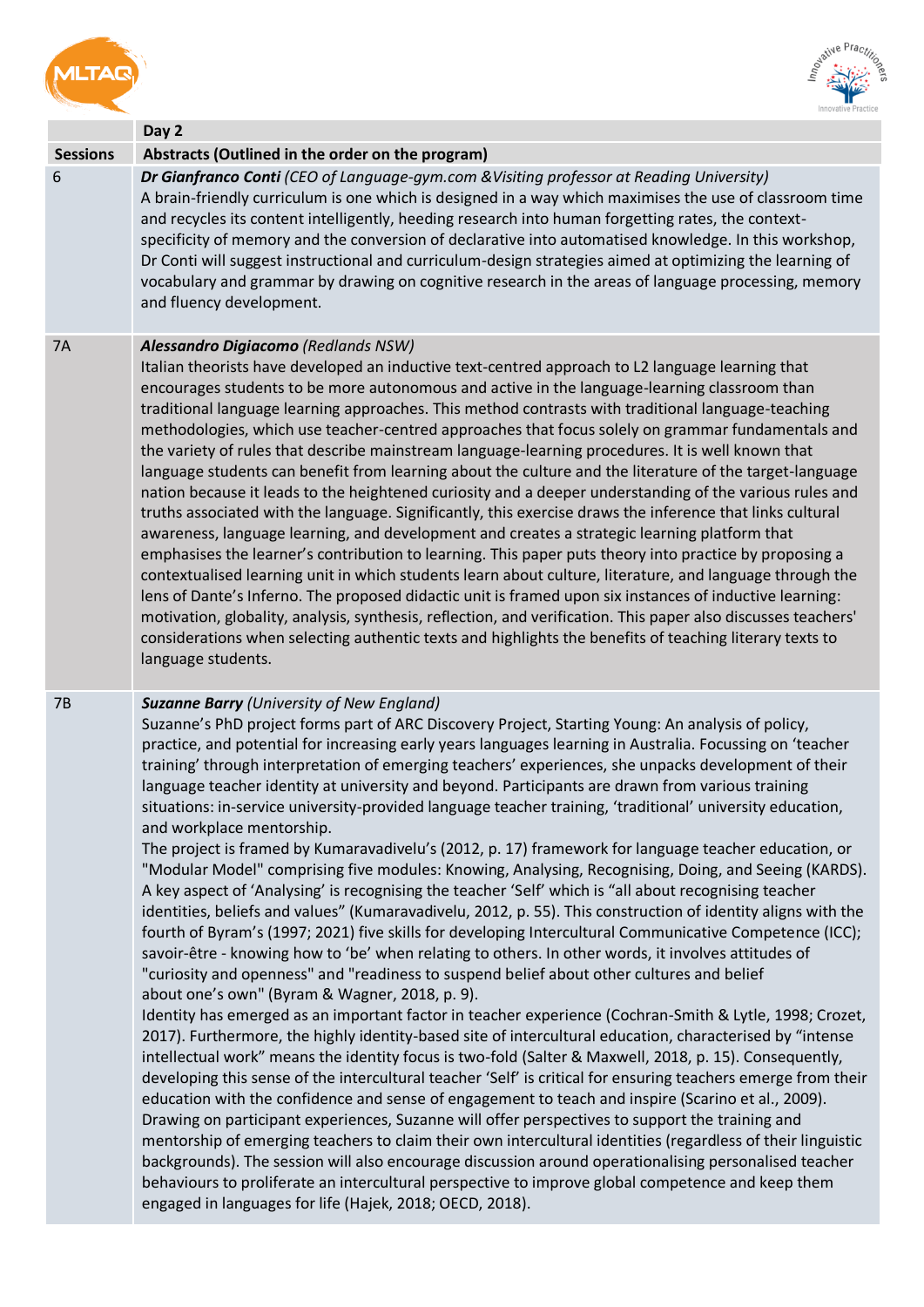<span id="page-10-0"></span>



<span id="page-10-3"></span><span id="page-10-2"></span><span id="page-10-1"></span>

|                 | Day 2                                                                                                                                                                                                                                                                                                                                                                                                                                                                                                                                                                                                                                                                                                                                                                                                                                                                                                                                                                                        |
|-----------------|----------------------------------------------------------------------------------------------------------------------------------------------------------------------------------------------------------------------------------------------------------------------------------------------------------------------------------------------------------------------------------------------------------------------------------------------------------------------------------------------------------------------------------------------------------------------------------------------------------------------------------------------------------------------------------------------------------------------------------------------------------------------------------------------------------------------------------------------------------------------------------------------------------------------------------------------------------------------------------------------|
| <b>Sessions</b> | Abstracts (Outlined in the order on the program)                                                                                                                                                                                                                                                                                                                                                                                                                                                                                                                                                                                                                                                                                                                                                                                                                                                                                                                                             |
| 7C              | Peter McCosker (Griffith University, St Hilda's School)<br>Japanese is the most studied foreign language in Queensland schools and has been unrivalled in this<br>position for the last few decades. Even whilst maintaining such an important place within Queensland's<br>educational landscape, there is a distinct lack of jurisdiction-specific data on the current state of<br>Japanese as a foreign language (JFL). The aim of the research to be presented is to provide an insight into<br>JFL classrooms from the perspectives of teachers of JFL in Queensland schools, through documenting the<br>issues and challenges. Current Queensland JFL teachers will be used as a case study to better understand<br>how JFL is taught in some Queensland classrooms. Findings from data collected through surveys and<br>interviews with JFL teachers in Queensland will be shared as well as any initial insights into how any<br>issues and challenges can be effectively addressed. |
| 7D              | <b>Maree Carr</b><br>In this session, we will look at the ways in which you can use the Assessments platform to recreate your<br>listening assessments and the many benefits to doing so. Some time will be given to creating your own<br>materials with the Education Perfect team there for support.                                                                                                                                                                                                                                                                                                                                                                                                                                                                                                                                                                                                                                                                                       |
| <b>8A</b>       | Halim Nataprawira & Egia Varhana (BBBIQ Indonesian language and culture institute of Queensland)<br>The presentation will showcase an Australian Curriculum aligned Indonesian Language learning website<br>(balaibahasadanbudayaindonesia.com) - a project completed by the BBBIQ, supported by the University<br>of Queensland.                                                                                                                                                                                                                                                                                                                                                                                                                                                                                                                                                                                                                                                            |
| <b>8B</b>       | <b>Kelly Harrison</b> (The Languages Roadshow)<br>Content and Language Integrated Learning (CLIL) is gaining momentum in Australian schools due to its<br>ability to increase student proficiency, engagement and also for the creative timetabling options its<br>provides schools. Many teachers are interested in CLIL but feel unsure as to whether or not (or how) it<br>could possibly be implemented in their school context.<br>his workshop session will focus on some of the logistics of CLIL, with real-life examples from a range of<br>Old teachers who have made CLIL work in their schools.                                                                                                                                                                                                                                                                                                                                                                                  |
| 8C              | Andrew Scrimgeour (University of South Australia)<br>In 2019 the Department of Education, Skills and Employment (DESE) engaged the Australian Federation<br>of Modern Language Teachers Association (AFMLTA) to conduct a project to develop a National Plan and<br>Strategy for Languages Education in Australia, to support the Australian Government in developing a<br>sustainable approach to planning and implementing languages education, and increasing the uptake of<br>languages learning in schools. The project submitted its report and recommendations to the federal<br>government in mid-2022.                                                                                                                                                                                                                                                                                                                                                                              |
|                 | Two inter-related research projects were undertaken. This paper reports data drawn from the first of<br>these two projects, Research Project 1, The state of languages education in Australia: Program provision<br>and student participation. It reports on nationwide data on Japanese language teaching in Australia<br>gathered from two sources; on student participation in Japanese programs gathered from jurisdictions;<br>and on Japanese teacher background, experiences and aspirations, gathered from language teacher<br>surveys. Strategies to support Japanese teachers into the future are discussed.                                                                                                                                                                                                                                                                                                                                                                       |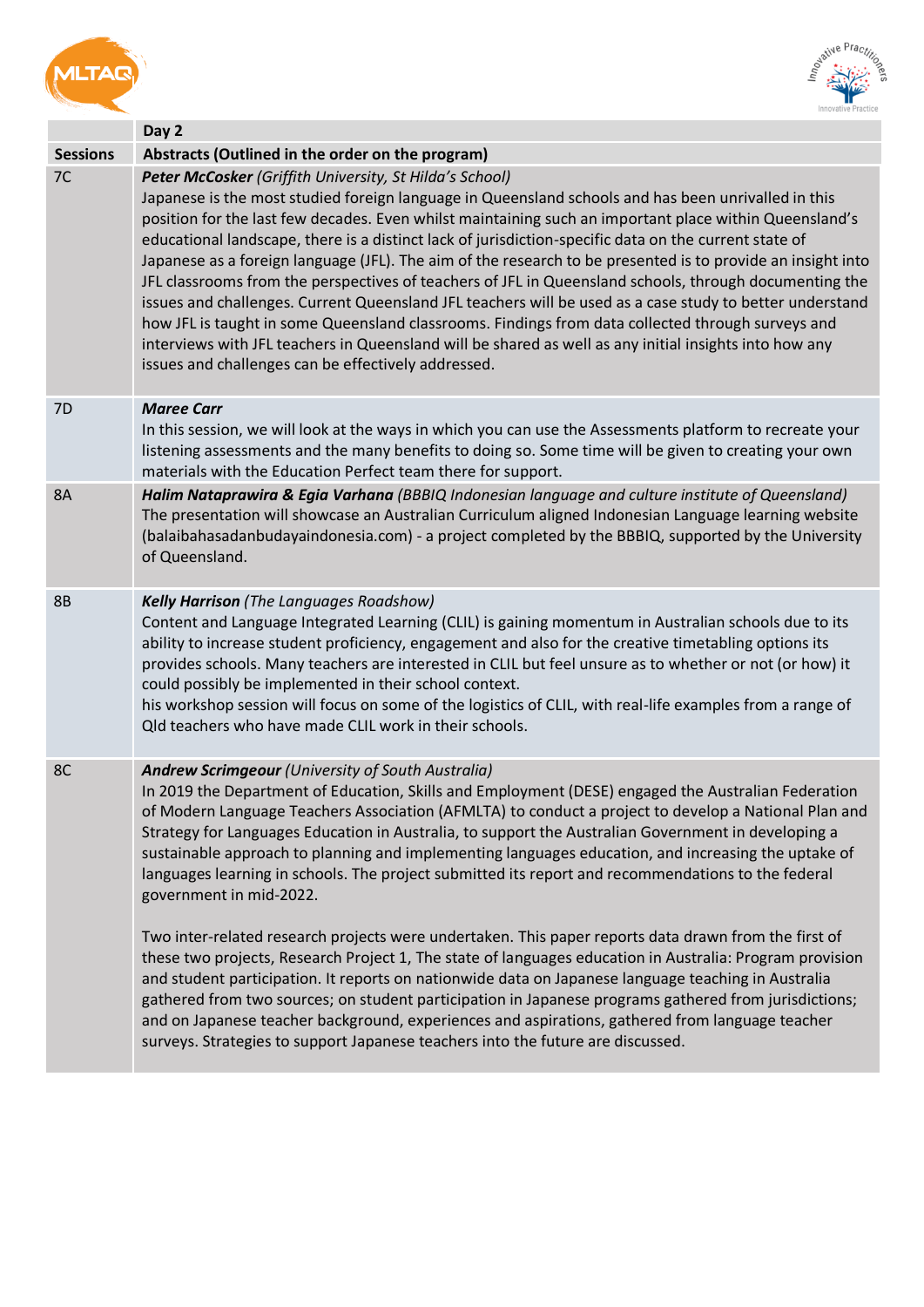<span id="page-11-0"></span>



<span id="page-11-2"></span><span id="page-11-1"></span>

|                 | Day 2                                                                                                                                                                                                                                                                                                                                                                                                                                                                                                                                                                                                                                                                                                                                                                                                                                                                                                                                                                                                                                                                                                                                                                                                                                                                                                                                                                                                                                                                                                                                                                                                                        |
|-----------------|------------------------------------------------------------------------------------------------------------------------------------------------------------------------------------------------------------------------------------------------------------------------------------------------------------------------------------------------------------------------------------------------------------------------------------------------------------------------------------------------------------------------------------------------------------------------------------------------------------------------------------------------------------------------------------------------------------------------------------------------------------------------------------------------------------------------------------------------------------------------------------------------------------------------------------------------------------------------------------------------------------------------------------------------------------------------------------------------------------------------------------------------------------------------------------------------------------------------------------------------------------------------------------------------------------------------------------------------------------------------------------------------------------------------------------------------------------------------------------------------------------------------------------------------------------------------------------------------------------------------------|
| <b>Sessions</b> | Abstracts (Outlined in the order on the program)                                                                                                                                                                                                                                                                                                                                                                                                                                                                                                                                                                                                                                                                                                                                                                                                                                                                                                                                                                                                                                                                                                                                                                                                                                                                                                                                                                                                                                                                                                                                                                             |
| 8D              | Fu Nojima (ACER)<br>Quality online language assessments can be used to take a snapshot of your students' learning, as well as<br>to give encouragement and build confidence. After a period of disruptions caused by the global<br>pandemic, having a suite of effective assessment tools is more critical than ever for everyday language<br>teaching and learning.<br>The current presentation demonstrates a case study using Japanese data from the Assessment of<br>Languages Competence (ALC), seeking effective ways to utilise online assessments for teaching in a<br>classroom context.<br>Online language assessments, such as ALC, can be added to an educator's assessment suite, to provide<br>useful information about students' receptive skills. In order to use the online assessment for this<br>purpose, one needs to understand what is being measured in the assessment. The aim of this<br>presentation is to:<br>- demonstrate how you can gain a snapshot of your students, using online Japanese/French language<br>assessments.<br>- explore the benefits of using online assessments in classroom.<br>The ALC is a suite of language assessments designed to assess language competence in learners of<br>additional languages, developed by the Australian Council for Educational Research (ACER). This 30-year-<br>old program offers listening and reading comprehension tasks in a multiple-choice format, with a mission<br>to celebrate and enhance the learning of languages in the Asia-Pacific region. The ALC has now evolved<br>to an online assessment that is available on-demand. |
| <b>9A</b>       | <b>Paula Hay</b> (Regents Park State School)<br>The German Teachers' Branch is extremely fortunate to be supported by the Goethe Institut. Paula will<br>present the latest updates, information, resources and materials developed available from the Goethe<br>Institut. This always involves lots of presents! Paula will also present the latest resource which she<br>developed for the Goethe Institut - teaching tips for the very popular How  is German poster series.                                                                                                                                                                                                                                                                                                                                                                                                                                                                                                                                                                                                                                                                                                                                                                                                                                                                                                                                                                                                                                                                                                                                              |
| <b>9B</b>       | Joe Dale (UK)<br>In this session, Joe Dale will explore many ways in which animated gifs can be used to bring language<br>learning to life, by reinforcing sentence structure, practising dialogues, modelling grammar use and<br>giving personalised feedback. You will see how easy it is to produce your own mini-animations to<br>embellish your presentations and connect with your learners.                                                                                                                                                                                                                                                                                                                                                                                                                                                                                                                                                                                                                                                                                                                                                                                                                                                                                                                                                                                                                                                                                                                                                                                                                           |